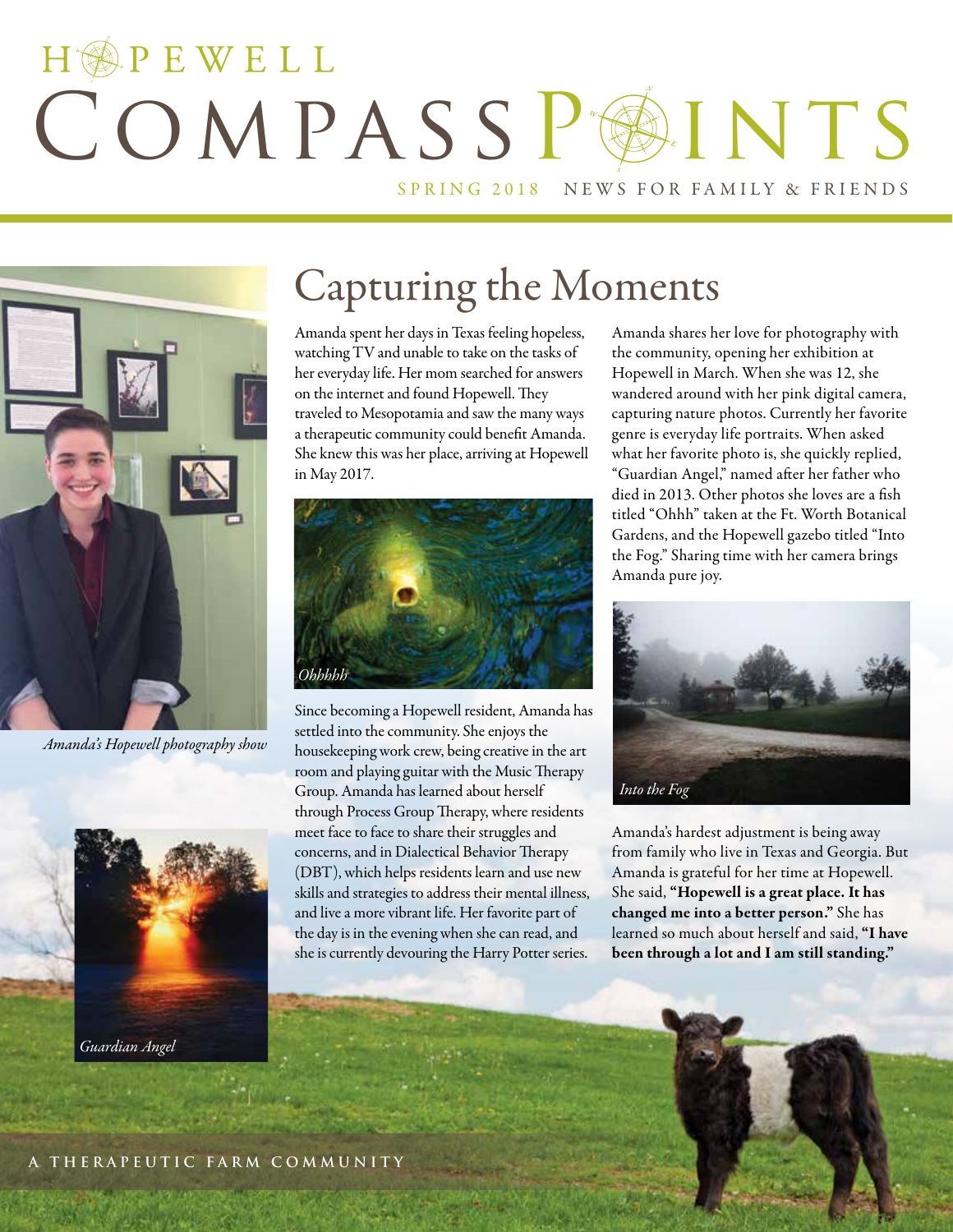### ARTA Field Trip BY STEVE MORSE, CHIEF EXECUTIVE OFFICER



On March 29th and 30th, Colleen Welder (Chief Operating Officer) and I attended the semi-annual meeting of an organization that is very important to Hopewell's success, the American Residential Treatment Association (ARTA). Colleen was elected Secretary of the Association more than a year ago.

The main purpose of each meeting is to share questions, concerns and suggestions among the

30 or so member organizations in order to find solutions to common problems. I encourage everyone to check out the association's website artausa.org. There you will find a wealth of guidance and information for families searching for helpful options for their loved ones who are experiencing the effects of serious mental illness. You will also see a photograph of Hopewell's beautiful farm on the front page!

Here is a surprising fact: Over the past five years more than 40% of the people calling Hopewell for information about admissions discovered us through the ARTA website, while they were searching for "residential treatment, mental health." There they found and clicked on the link to our own website hopewellcommunity.org.

Who are ARTA members? Similar to Hopewell, they are mostly nonprofit, private pay, licensed and/or accredited, serving adults with serious mental illness, providing an average of 40 beds. Most members are located in the northeast or southern U.S. Hopewell is the only one in Ohio. One new member comes from Colorado, where they are facing challenges posed by the legalization of marijuana.

Peter Anagnostos

Of the seven farms that are members of ARTA, five of us have joined together in a less formal association that meets near Asheville, North Carolina twice a year in order to discuss issues common to therapeutic communities based on working farms.

Having now attended one meeting each of ARTA and the farm group, I can testify to the great value of sharing our perspectives and searching for solutions to common problems. This includes raising our profile among the people who might benefit from residential communities, and among those professionals who advise families about positive solutions for the problems they face.

There is a vast amount to learn about residential treatment in general as a key component to recovery and independence for many people, and about the 30 members of ARTA, specifically. After you have taken the opportunity to view those two websites (ARTA and Hopewell), I hope you will contact me at smorse@hopewell.cc with your comments and/or questions. As a practical matter, we are always looking for ways to improve how we demonstrate the value of our services, and we can easily make changes to our presentations on both of those websites once we hear your suggestions.

Thank you for your input.

Board of Directors Clara T. Rankin *Life Trustee* Mark W. Teague *Chairman* Chloe Rankin Seelbach

*President*

Susan S. Locke, MD *Vice President*

William A. Wortzman *Vice President, Treasurer*

Kathryn L. Makley *Secretary*

Nathan A. Berger, MD Susan Silverberg Bewie Christopher C. Brookes Geofrey J. Greenleaf William R. Hawke Mary Joyce Joseph J. Mahovlic Roger F. Rankin Martha N. Sajatovic, MD Daniel E. Schweid, MD Joseph F. Verciglio Todd Welki Suzanne Westlake Uday Yadav

Honorary Directors Herbert Y. Meltzer, MD Suzanne Morgan Donna S. Reid

#### Council of Advisors

Jenifer Garfield William D. Ginn Sally Henkel Edith F. Hirsch Michael J. Horvitz Susan D. LaPine Toby Devan Lewis John C. Morley Deborah Read

Robert J. Roth, RPH Gretchen Smith Mark J. Warren, MD, MPH Philip Wasserstrom Margaret S. Wheeler

Chief Executive Officer Stephen S. Morse, Esq.

9637 State Route 534 Middlefield, OH 44062 440.426.2000

#### COMPASSP<sup>INTS</sup>

IS A QUARTERLY PUBLICATION FOR THE FRIENDS AND DONORS OF HOPEWELL.

> Ann Thompson, *Editor/Writer* Audrey Katzman, *Writer*  Jack Childers, *Staff Photographer*

> > Development Office 147 Bell Street, #303 Chagrin Falls, OH 44022 440.247.0912

www.hopewellcommunity.org

#### **Our Mission**

Hopewell's mission is "to provide an opportunity for adults with mental illness to experience a self-reliant and satisfying life through participation in a vibrant residential therapeutic community."



#### **Do you know a family that may need help?**

*Ask them to call Hopewell's Admissions Team at 440.426.2009.*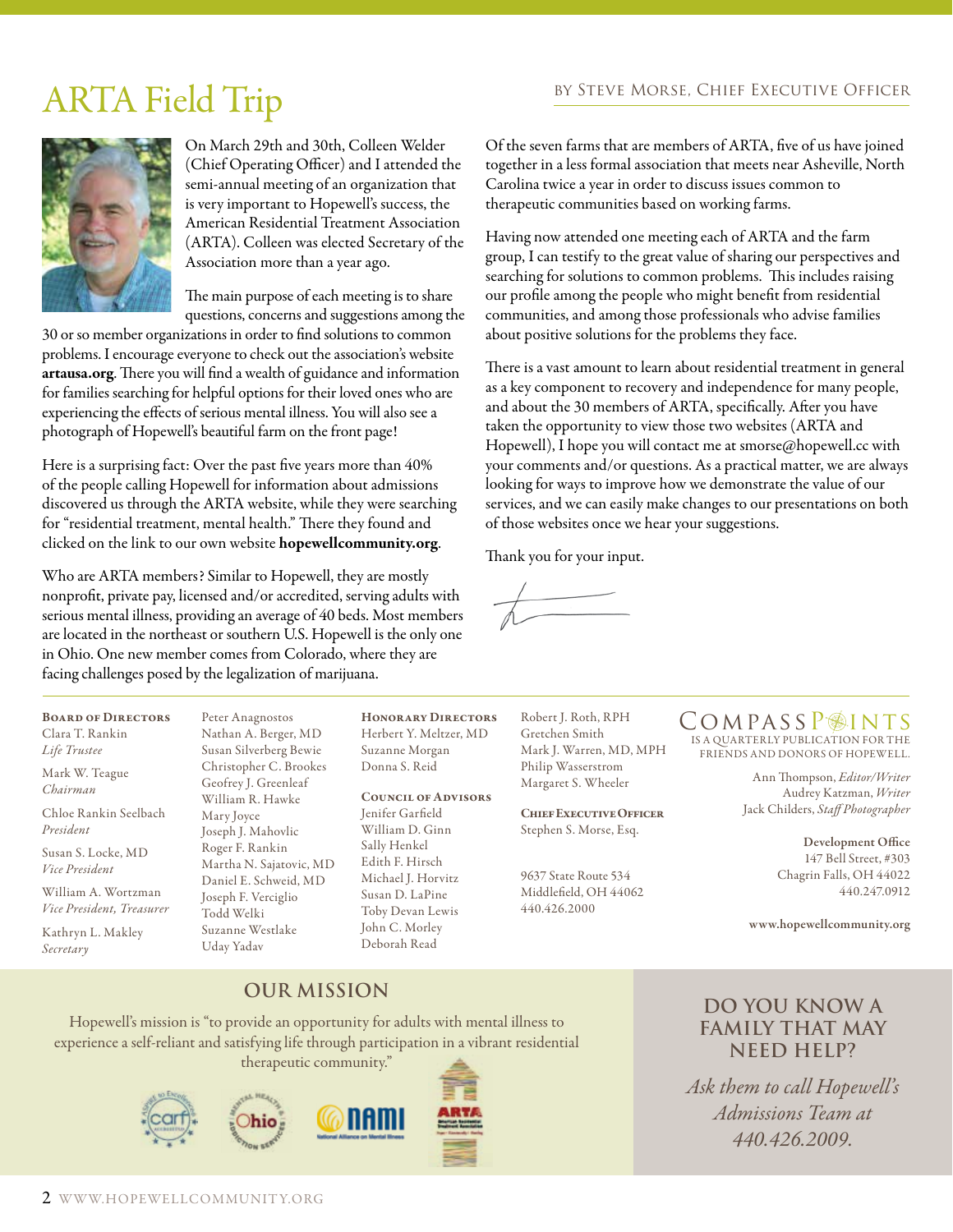### Hopewell Publishes 2017 Outcomes Report *by Don Bernardo, Director of Development*



In 2006, with support from the Margaret Clark Morgan Foundation (now known as Peg's Foundation) and in consultation with faculty from Hiram College, Hopewell began a systematic data collection program of outcomes research to guide its efforts to help those with serious mental illness. The results are published each year in an "Outcomes Report" that demonstrates Hopewell's ability to serve those in need. The 2017 report summarizes the progress our residents have made in the last year and is made available to our accrediting agencies, funders and others.

The evaluation and review process begins when residents are first admitted to Hopewell. A baseline of information is collected for assessing outcomes, including diagnostic information, individual goals, medications, and the individual's living situation. A wide variety of clinical evaluation and assessment tools are used by Hopewell's clinical team at admission and throughout a resident's stay to gauge their progress and help adjust their participation in programs and activities to best support their recovery.

Outcomes data is routinely reviewed with each resident to help them track their own progress towards achieving their goals. Residents are also encouraged to provide feedback concerning improvements in Hopewell's programs. As a result of this feedback, Hopewell has implemented a number of suggested changes, including the addition of therapeutic groups, changes to program schedules, and dietary requests. In this way, Hopewell residents share in the responsibility for their care and treatment.

Hopewell is pursuing an ambitious research agenda focusing on further program evaluation and longer-term outcomes, including evaluations of past and long-term residents. Hopewell is also collaborating with two other U.S.-based therapeutic farms (CooperRiis in North Carolina and Rose Hill in Michigan) on joint research which will, to the best of our knowledge, result in the largest combined database in the United States available to assess outcomes of care and the effectiveness of therapeutic farm communities.

Authored by Candace Carlton, LISW-S (Hopewell's Quality Improvement and Compliance Director), Sherry Bacon-Graves (Outcomes Coordinator), and Case Western Reserve University professor Sana Loue, the full text of Hopewell's 2017 Outcomes Report is available on our website, at http://www.hopewellcommunity.org/outcomes/measuring-success.

### Honorary and Memorial Gifts

FEBRUARY 1 – APRIL 3, 2018

#### IN HONOR OF

Clara T. Rankin Mr. and Mrs. A. Chace Anderson Mr. and Mrs. George H.L. Porter / Frank H. and Nancy L. Porter Fund B at the Cleveland Foundation in honor of and sincere appreciation of Clara Rankin

#### IN MEMORY OF

Kenneth Luscher Peggy Barnes Szpatura

TO SUPPORT THE DAVID M. CUTLER CONSERVATORY AND THE EXPLORING MENTAL HEALTH SERIES Mr. and Mrs. Alexander M. Cutler

*We apologize for any errors or omissions. Please contact the Development office at 440.247.0912 so we may correct our records.*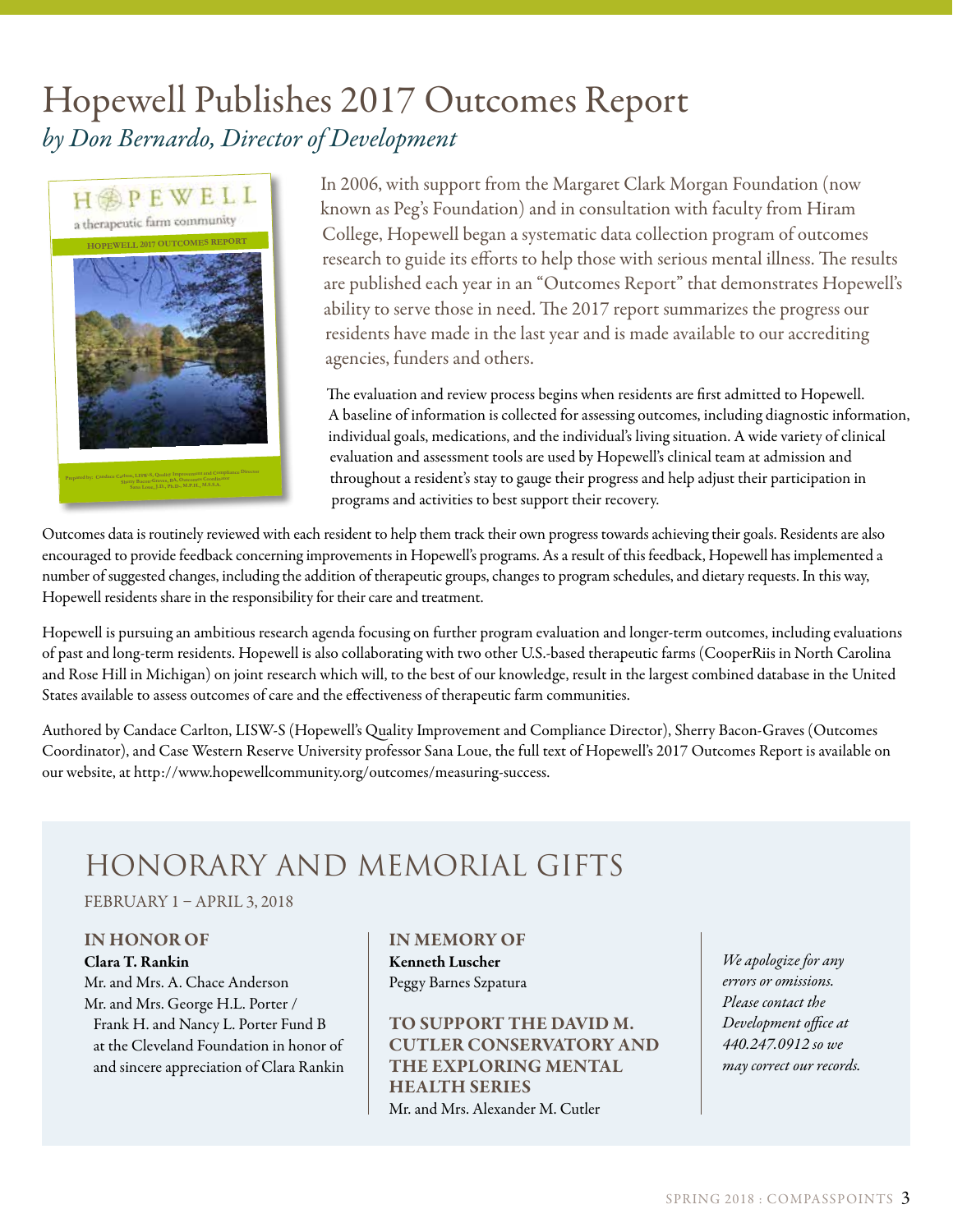# 18th Annual Summer Solstice

### Summer Solstice to Honor Peg's Foundation

Hopewell is pleased to honor Peg's Foundation at Summer Solstice 2018.

Founded in 2001 by Burt and Peg Morgan, Peg's Foundation (formerly the Margaret Clark Morgan Foundation) is a private, philanthropic organization committed to creating opportunities for sharing knowledge, promoting partnerships, and inspiring improvements in the behavioral health system. As a passionate advocate for her son living with mental illness, Peg recognized the challenges for individuals and families affected by mental illness. She served as the compass and conscience of the foundation, always guiding and challenging everyone to "Think Bigger."

The mission of Peg's Foundation is "to improve the lives of people with serious mental illness by investing in innovative projects in Northeast Ohio having national transformational impact." It supports the nourishment of the human mind through the promotion of mental wellness, the arts, and education.

Since 2002, Peg's Foundation has provided more than \$875,000 in support to Hopewell for a variety of programs and initiatives, including our transitional house (Lyman House), outcomes/ program evaluation, the nature therapy program, and the Hopewell Endowment Fund.



### HOPEWELL'S Fund-A-Need

An important element of each Summer Solstice event is the Fund-a-Need portion of the live auction. Guests are invited to make cash donations to support Hopewell's top fundraising priority: fee assistance for our residents. More than \$1 million of our operating budget each year is designated for this purpose. We hope you will raise your bidder numbers high!

If you are not able to attend this year's Summer Solstice, you may support our fee assistance program by making a fully tax-deductible donation at www. hopewellcommunity.org/support-us/donate. Please be sure to indicate that your gift is for "Fund-a-Need."



### Summer Solstice Silent Auction HIGHLIGHTS



#### Lakefront home on Chautauqua Lake

This beautiful home is located on the shore of Chautauqua Lake and accommodates eight to ten guests. It is close to Holiday Valley and Peek n' Peak ski resorts and can be used between Labor Day and May 31, 2019, Thursday through Sunday.

*Thank you to Mark Weisman, Value \$2,000.*



#### Take Us Out to the Ballgame

Grab your best friends and head to Progressive Field, Suite 139, on Saturday, July 14, 2018 at 7:15 p.m. for Indians vs. Yankees and postgame fireworks. Includes 18 tickets, 4 parking passes, an assortment of beverages and \$250 food credit.

*Thank you to BakerHostetler, Value \$1,500.*



#### Vintage Car Lover's Dream

Visit Scott Isquick's stunning garage filled with 11 vintage cars, some over 100 years of age. Two people will experience a ride in a vintage Rolls Royce and have brunch at Mayfield Country Club with Scott.

*Thank you to Scott and Pamela Isquick, Value \$500.*



#### Bridgestone Invitational

Attend the Bridgestone Invitational at Firestone Country Club in Akron, Ohio, August 2-5, 2018, with two VIP passes and clubhouse access.

*Thank you to Black Knight International, Value \$460.*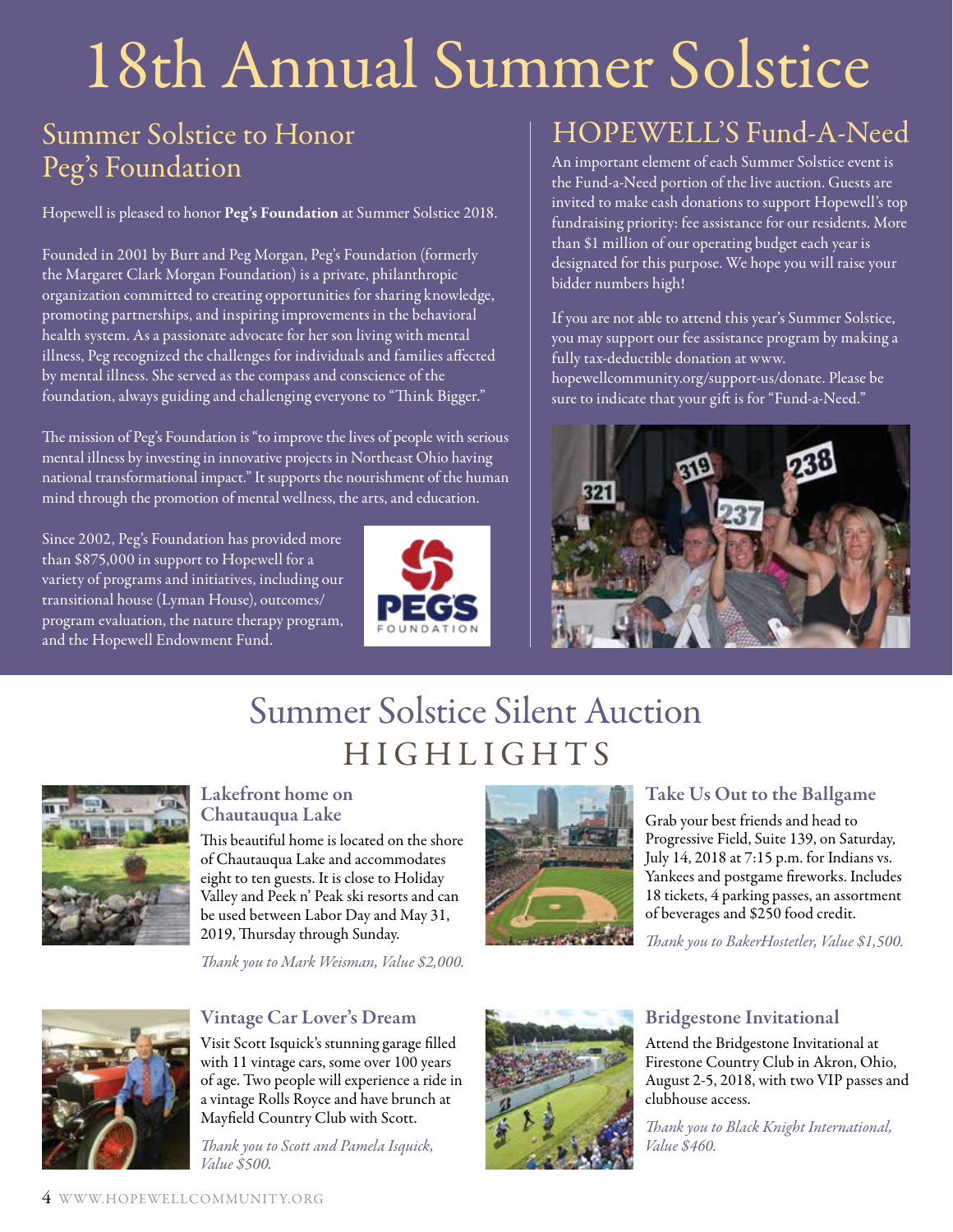### Summer Solstice Live Auction HIGHLIGHTS



#### A Week at Il Mandorlo in Tuscany, Italy

Il Mandorlo is a meticulously restored 6,000 square foot farmhouse in Tuscany, Italy, built over the past four centuries from local stones and bricks. It includes six bedrooms and five and a half baths. Property contains an olive grove, almond trees, herb and vegetable gardens, grapes (in season) and lawns. An infinity marble pool is generally open from May through October. Visit www.mandorloitaly.com for more information. This trip can be experienced in 2019.

*Thanks to Michael Liebeskind.*



#### Private Tour of the Universe

Your personal adventure to the stars awaits! You and up to 80 of your friends will take a private, curated tour of the universe at the Shafran Planetarium and Ralph Mueller Observatory at the Cleveland Museum of Natural History. The winner may work with a curator to design a unique out-of-this-world experience. Perfect for all ages and celebrations. Includes wine and cheese!

*Thanks to the Cleveland Museum of Natural History.*

#### Chateau Mouton Rothschild Trio

Chateau Mouton Rothschild is a wine estate located in the village of Pauillac, northwest of Bordeaux, France, producing wine since 1853. Indulge in a trio of Chateau Mouton Rothschild wines from 1994, 1995 and 1996.

*Thanks to David Dickenson.* 





Stay at Hacienda de Anza

Relax for four nights in a beautifully decorated and welcoming hacienda in Tubac, Arizona (south of Tucson) on five secluded acres in the foothills. Bring your family or significant other and enjoy the stunning mountain views, take a hike or a dip in the 38-foot pool.

*Thanks to Mr. and Mrs. Robert Clancy.*



#### Farm-to-Table Event

Spend a day in the country and top it off with a farm-to-table four-course dinner for 12 at Eddy Fruit Farm in Geauga County. Renowned Sara's Place Restaurant and Catering will customize a menu for you and your guests using the freshest locally harvested foods provided by Eddy. The evening includes a full bar. Dates restricted to August 17 - October 21, 2018.

*Thanks to Eddy Fruit Farm and Sara's Place.*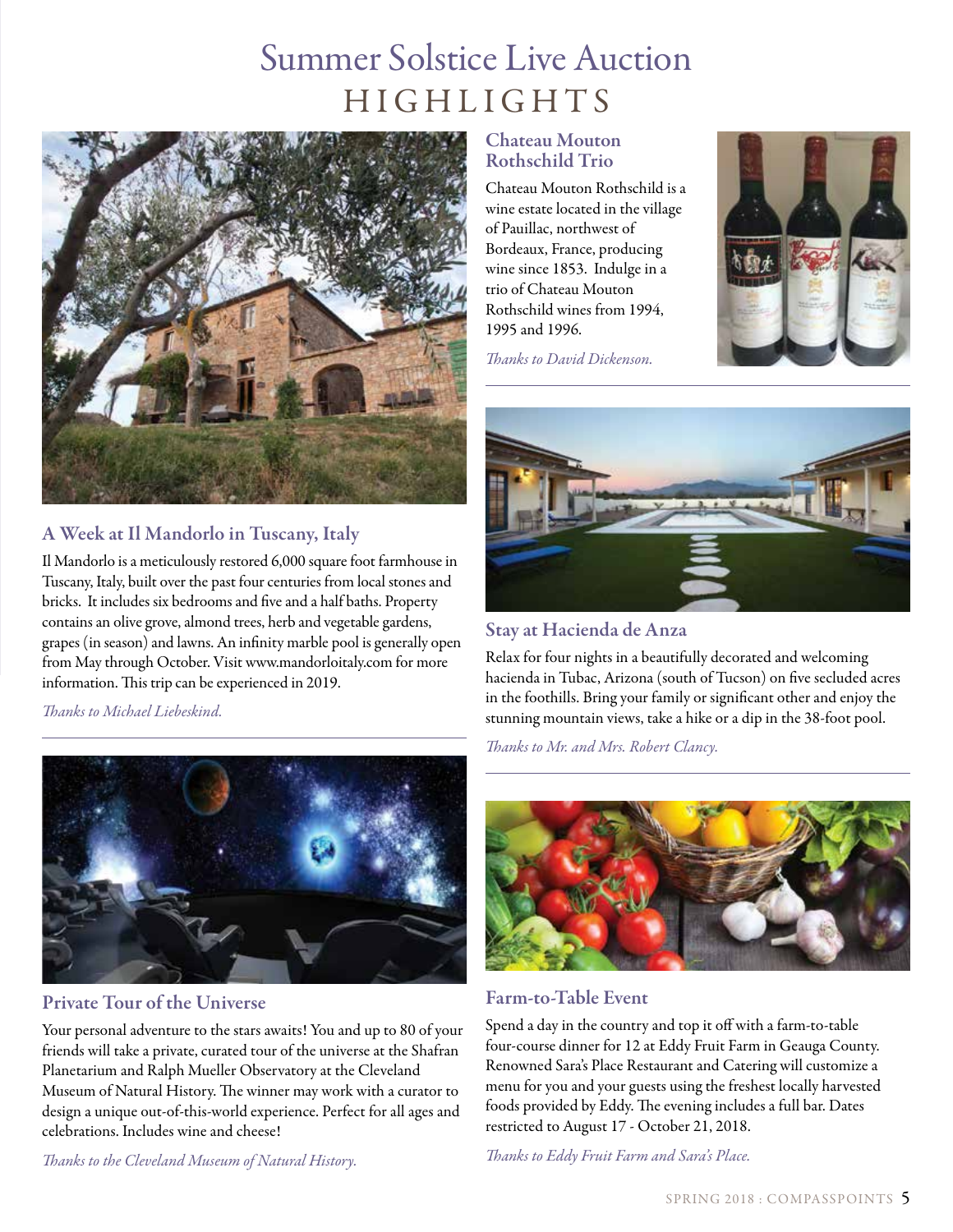### Nature Therapy

Nature Therapy, also known as EcoTherapy, is the study of how nature influences a person's health, happiness, and vitality. It is a way of recognizing that humans and nature are an integrated relational system.



Human history has been one of increasing separation from the natural world. Many scientists are beginning to question if severing ties to nature is a contributing factor to mental illness and dysfunction. A simple walk in the woods or a nearby park on a regular basis has been shown to increase one's sense of well-being.

Mental health clinicians are exploring ways to inject nature into their practices. Whether it is a total wilderness immersion, a weekend retreat, regular activities in nearby parks, a backyard garden, or even growing a houseplant, evidence of the benefits of



developing a relationship with nature is mounting. Even nature pictures on a wall or sounds of birds or running streams can measurably lower stress level and slow down elevated heartbeats.

Ecotherapy is a way to let the cycles of season and nature compare with the cycles of life. Whether it is an hour, a day or a month, humans exist in cycles. There are

parts of a day that are routine—eating, sleeping, working—while other parts change throughout the year. In the fall, trees shed their leaves, which become fertilizer. This season gives us a chance to see what needs to be shed in our lives and what we can find as fertilizer to help us grow. Walks in nature vary in each season. Summer is noisier with more visual stimuli whereas winter is peaceful with time to reflect.

Cecelia Futch, LPCC, is working on her Ecotherapist certificate and shares her knowledge with the Hopewell residents. Farm work, nature walks, therapy groups that take place in natural settings, horticulture therapy, animal therapy, etc., all work in conjunction with most therapeutic modalities to help residents regain a sense of balance in their lives. The hope is that as residents recognize that their relationship with



nature, coupled with the cognitive and behavioral skills they are gaining at Hopewell, will allow them to function well interdependently with society's supportive networks once they leave.

Hopewell staff benefit as well. Excitement is growing from the kitchen (planting herbs and veggies in the greenhouses to use year round), art (making dyes from veggie scraps to making clay pots for plants in residents' rooms), to building and grounds (laying out where gardens are to be planted, working in the woodshop to build bird houses and benches to put around the property, erecting trail signs and upgrading property trail maps). Ecotherapy helps the entire community become a more vibrant and healthier place to grow.

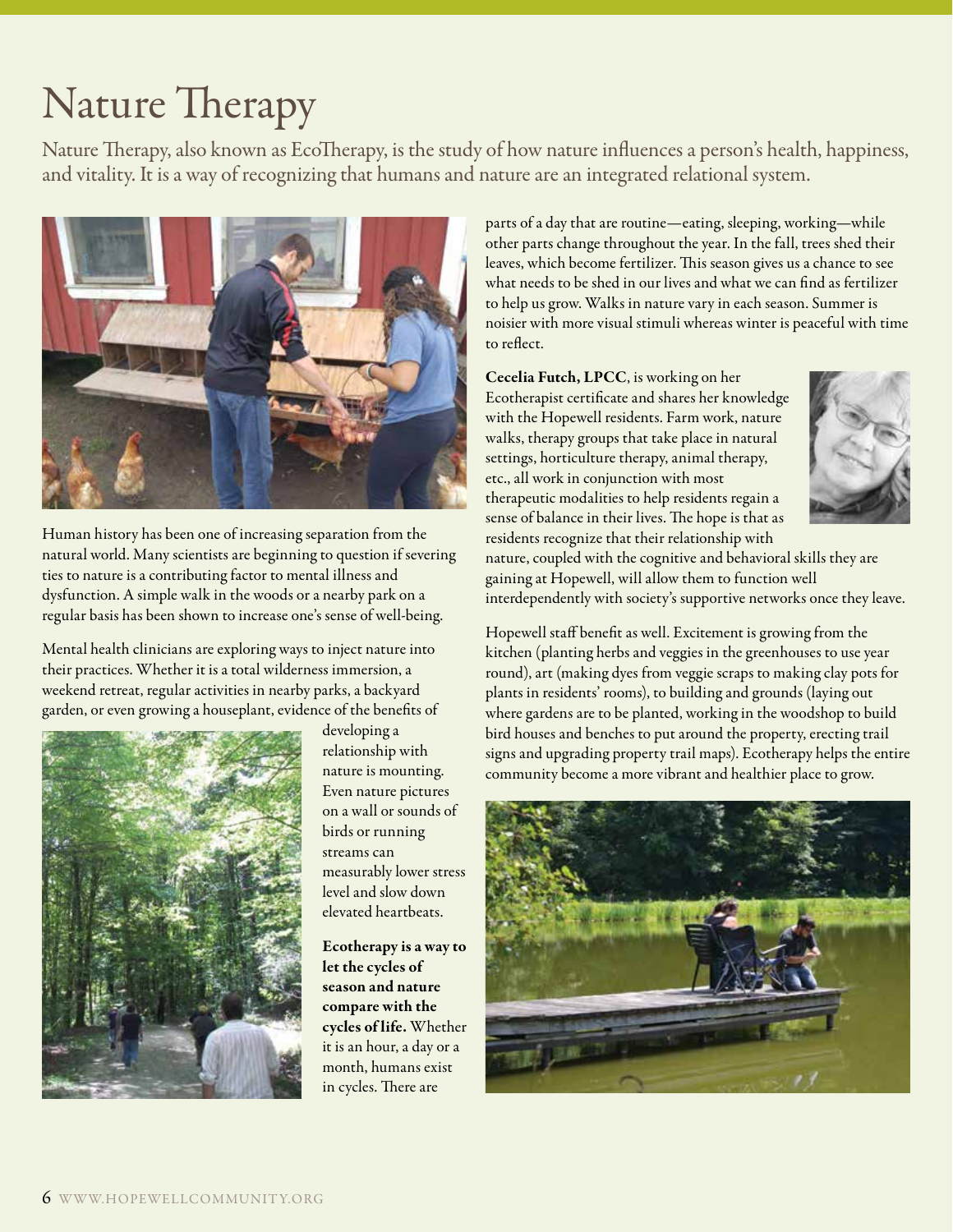### Our Team, Our Passions



We have all heard someone complain, "I feel like I give every waking hour to my job!" Escaping a 70-hour workweek to join the team at Hopewell, Jack Childers now says it with a grin. Together, he and his wife, Lynn Childers, wear many hats and do it all with warmth, compassion and a sense of humor.

Married twelve years, Jack and Lynn live on campus in one of the staff houses. Lynn is our Chief Financial Officer and has worked in the finance department for six and a half years, and volunteered at Hopewell for three years prior to that. She also manages our computer network, internet, and phone systems. Jack joined the facilities maintenance team in 2007, works with residents on farm crews, leads a weekly Bible study group, and is our staff photographer. He was also trained as a facilitator.

Lynn and Jack love to hike. Jack said, "We walk til we drop in any kind of weather. We love the outdoors and the beautiful trails on the Hopewell property and nearby state parks." After years of road trips, Lynn and Jack caught the travel bug and began to explore the spectacular scenery of the Southwest national parks. Cameras and smart phones in hand, they return home with stunning photos. Often, one will turn to the other and exclaim, "We have to capture this!" They post their photos on Facebook and compete to see who gets the most likes.

The couple's devotion to Hopewell is evident. "We enjoy Hopewell very much. Our hearts are here. The comradery among the staff and residents is very important. Our residents are very fragile when they come to us, and we are so proud of how Hopewell helps them overcome obstacles and move toward independence," Jack said. Lynn continued, "It's nice to work in a community where the stigma of mental illness is not a factor."

Jack summed up, "Things have changed for us. We used to focus on the destination and work to make money. Now we enjoy the journey and the beauty that surrounds us."

### FROM THE Wishing Well

We appreciate donations of materials and equipment which enhance Hopewell's activities and programs. Can you grant a wish?

The Hopewell Band, which consists of residents and staff, enlivens daily meetings with music of many different genres. The band needs the following instruments and equipment:

- An acoustic guitar
- Pair of conga drums with a stand and bongos
- 100 to 200 watt amplifier with microphone and 1/4" phono jack inputs and speakers with cables

The Art Therapy program needs a Janome model #2030QDC-B quilting and sewing machine for classes and individual craft projects.

A jewelry display case is needed in the Hopewell Farm & Craft Market.

Residents and staff would love updated computers. Please help us fulfill this wish!

Check out our Wishing Well links at

www.hopewellcommunity.org/support-us/wishing-well for full descriptions and cost of the above items. Purchases will be shipped directly to the farm. It's quick and convenient!

#### **Other Ways to Support Hopewell**



#### Shop small in Chagrin Falls

Need a pound or two of coffee? Jim Linhart, owner of Lemon Falls Café/ Marketplace (located at 95 North Main Street in Chagrin Falls) donates a portion of each purchase to Hopewell.

#### Support the Hopewell Farm & Craft Market

Take a drive to Mesopotamia and stop at our market for a souvenir or maple syrup, all made by Hopewell residents. Located at 9489 State Route 534, the market is open on Thursday and Friday from 12 – 6 pm and Saturday from 12 – 4 pm.